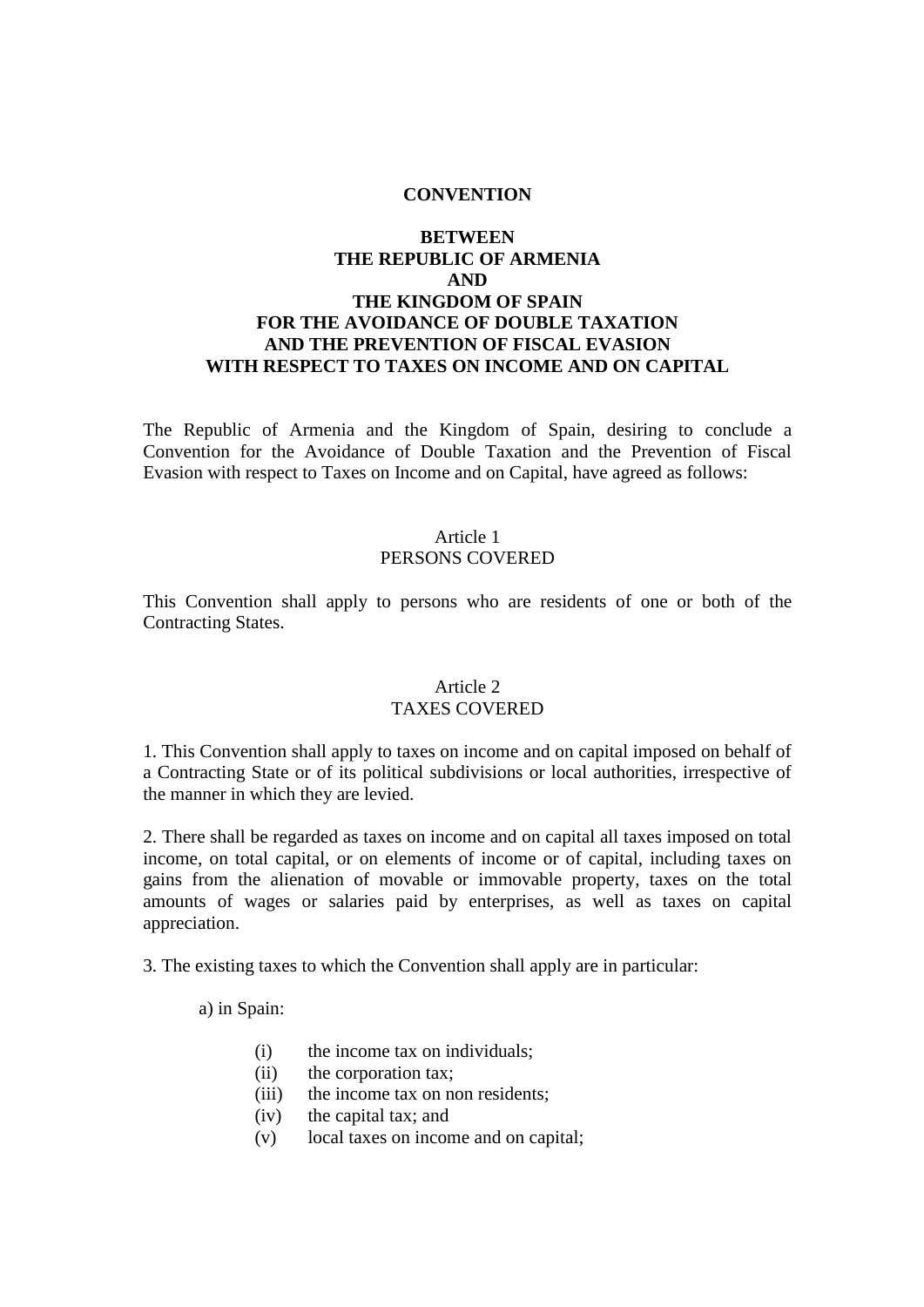(hereinafter referred to as "Spanish Tax").

b) in Armenia:

- (i) the profit tax;
- (ii) the income tax; and
- (iii) the property tax;

(hereinafter referred to as "Armenian Tax").

4. The Convention shall apply also to any identical or substantially similar taxes which are imposed after the date of signature of the Convention in addition to, or in place of, the existing taxes. The competent authorities of the Contracting States shall notify each other of any significant changes which have been made in their respective taxation laws.

# Article 3 GENERAL DEFINITIONS

1. For the purposes of this Convention, unless the context otherwise requires:

- a) the term "Spain" means the Kingdom of Spain and, when used in a geographical sense, means the territory of the Kingdom of Spain, including inland waters, the territorial sea and any area outside the territorial sea upon which, in accordance with international law and on application of its domestic legislation, the Kingdom of Spain exercises or may exercise in the future jurisdiction or sovereign rights with respect to the seabed, its subsoil and superjacent waters, and their natural resources;
- b) the term "Armenia" means the Republic of Armenia and, when used in geographical sense, means the territory, including land, water, bowels and air spaces upon which the Republic of Armenia exercises its sovereign rights and jurisdiction according to national legislation and international law;
- c) the terms "a Contracting State" and "the other Contracting State" mean Spain or Armenia as the context requires;
- d) the term "person" includes an individual, a company and any other body of persons;
- e) the term "company" means any body corporate or any entity that is treated as a body corporate for tax purposes;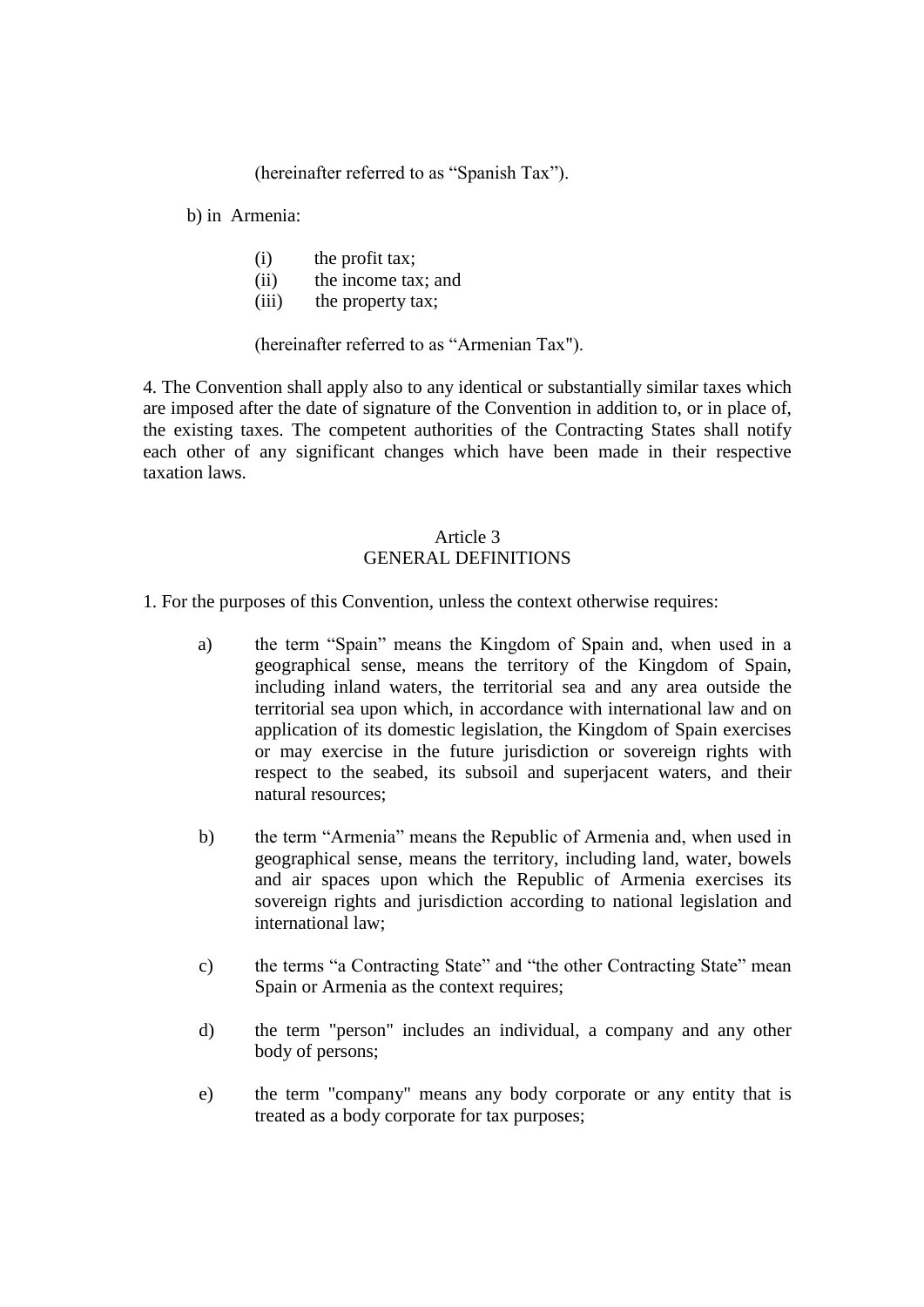- f) the term ''enterprise'' applies to the carrying of any business;
- g) the terms "enterprise of a Contracting State" and "enterprise of the other Contracting State" mean respectively an enterprise carried on by a resident of a Contracting State and an enterprise carried on by a resident of the other Contracting State;
- h) the term "international traffic" means any transport by a ship, aircraft or road vehicle operated by an enterprise of a Contracting State, except when the ship, aircraft or road vehicle is operated solely between places in the other Contracting State;
- i) the term "competent authority" means:
	- (i) in Spain: the Minister of Economy and Finance or his authorised representative;
	- (ii) in Armenia, the Minister of Finance and Economy and the Head of State Tax Service or their authorised representatives;
- j) the term "national" means:
	- (i) any individual possessing the nationality of a Contracting State;
	- (ii) any legal person, partnership or association deriving its status as such from the laws in force in a Contracting State.
- k) the term ''business'' includes the performance of professional services and of other activities of an independent character.

2. As regards the application of the Convention at any time by a Contracting State, any term not defined therein shall, unless the context otherwise requires, have the meaning that it has at that time under the law of that State for the purposes of the taxes to which the Convention applies, any meaning under the applicable tax laws of that State prevailing over a meaning given to the term under other laws of that State.

### Article 4 RESIDENT

# 1. For the purposes of this Convention, the term "resident of a Contracting State" means any person who, under the laws of that State, is liable to tax therein by reason of his domicile, residence, place of incorporation, place of management or any other criterion of a similar nature, and also includes that State and any political subdivision or local authority thereof. This term, however, does not include any person who is liable to tax in that State in respect only of income from sources in that State or capital situated therein.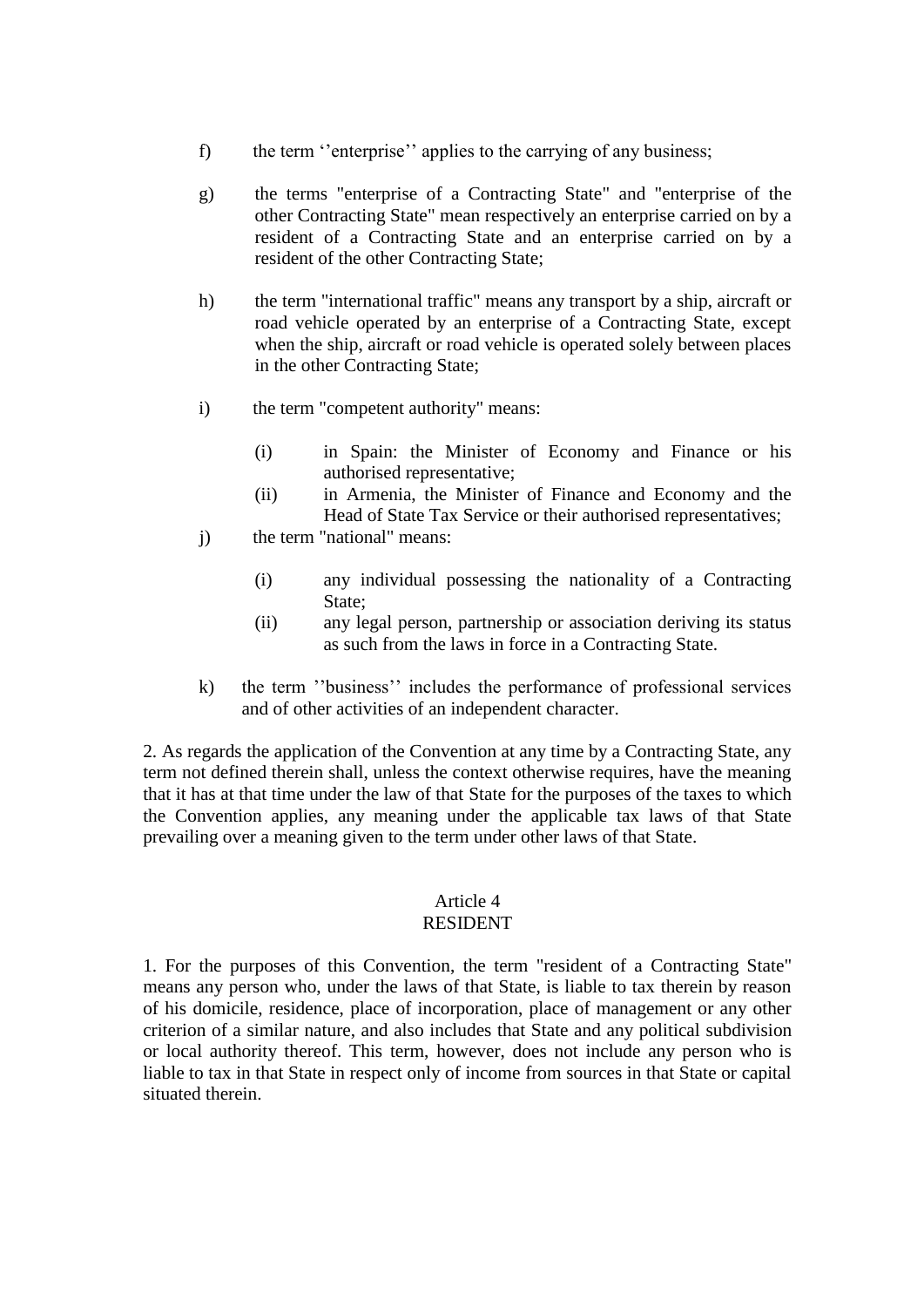2. Where by reason of the provisions of paragraph 1 an individual is a resident of both Contracting States, then his status shall be determined as follows:

- a) he shall be deemed to be a resident only of the State in which he has a permanent home available to him; if he has a permanent home available to him in both States, he shall be deemed to be a resident only of the State with which his personal and economic relations are closer (centre of vital interests);
- b) if the State in which he has his centre of vital interests cannot be determined, or if he has not a permanent home available to him in either State, he shall be deemed to be a resident only of the State in which he has an habitual abode;
- c) if he has an habitual abode in both States or in neither of them, he shall be deemed to be a resident only of the State of which he is a national;
- d) if he is a national of both States or of neither of them, the competent authorities of the Contracting States shall settle the question by mutual agreement.

3. Where by reason of the provisions of paragraph 1 a person other than an individual is a resident of both Contracting States, the competent authorities of the Contracting States shall endeavour to settle the question by mutual agreement, having regard to the person's place of effective management and any other relevant economic and material factors. In the absence of such agreement, for the purposes of the Convention, the person shall not be entitled to claim any benefits provided by this Convention.

### Article 5 PERMANENT ESTABLISHMENT

1. For the purposes of this Convention, the term "permanent establishment" means a fixed place of business through which the business of an enterprise is wholly or partly carried on.

2. The term "permanent establishment" includes especially:

- a) a place of management;
- b) a branch;
- c) an office;
- d) a factory;
- e) a workshop;
- f) premises used as a sales outlet; and
- g) a mine, an oil or gas well, a quarry or any other place of extraction of natural resources.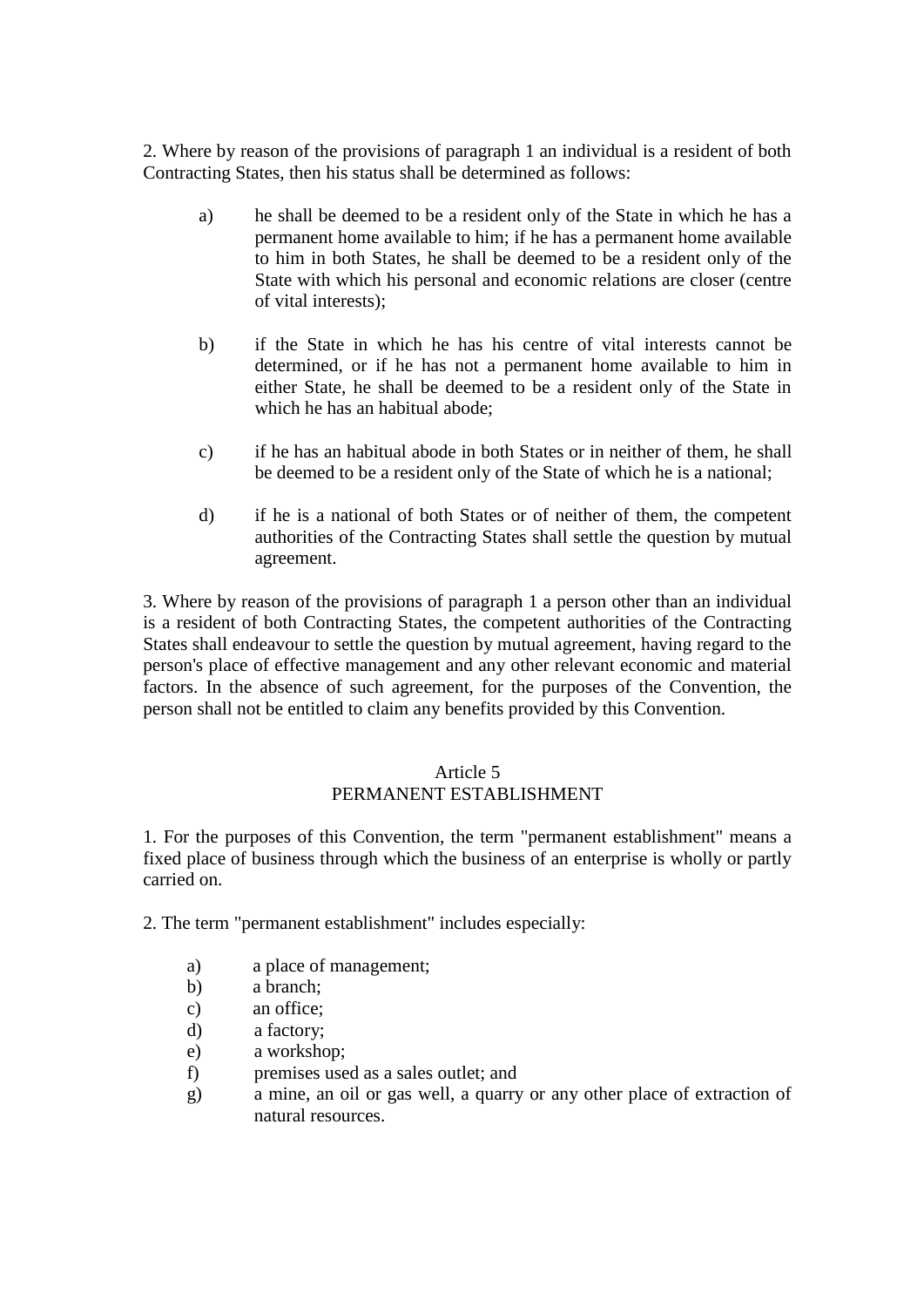3. A building site, a construction, assembly, or installation project or supervisory activities in connection therewith, constitutes a permanent establishment but only where such site, project or activities continue for a period of more than nine months.

4. Notwithstanding the preceding provisions of this Article, the term "permanent establishment" shall be deemed not to include:

- a) the use of facilities solely for the purpose of storage, display or delivery of goods or merchandise belonging to the enterprise;
- b) the maintenance of a stock of goods or merchandise belonging to the enterprise solely for the purpose of storage, display or delivery;
- c) the maintenance of a stock of goods or merchandise belonging to the enterprise solely for the purpose of processing by another enterprise;
- d) the maintenance of a fixed place of business solely for the purpose of purchasing goods or merchandise or of collecting information, for the enterprise;
- e) the maintenance of a fixed place of business solely for the purpose of carrying on, for the enterprise, any other activity of a preparatory or auxiliary character;
- f) the maintenance of a fixed place of business solely for any combination of activities mentioned in subparagraphs (a) to (e), provided that the overall activity of the fixed place of business resulting from this combination is of a preparatory or auxiliary character.

5. Notwithstanding the provisions of paragraphs 1 and 2, where a person - other than an agent of an independent status to whom paragraph 6 applies - is acting on behalf of an enterprise and has, and habitually exercises, in a Contracting State an authority to conclude contracts in the name of the enterprise, that enterprise shall be deemed to have a permanent establishment in that State in respect of any activities which that person undertakes for the enterprise, unless the activities of such person are limited to those mentioned in paragraph 4 which, if exercised through a fixed place of business, would not make this fixed place of business a permanent establishment under the provisions of that paragraph.

6. An enterprise shall not be deemed to have a permanent establishment in a Contracting State merely because it carries on business in that State through a broker, general commission agent or any other agent of an independent status, provided that such persons are acting in the ordinary course of their business.

7. The fact that a company which is a resident of a Contracting State controls or is controlled by a company which is a resident of the other Contracting State, or which carries on business in that other State (whether through a permanent establishment or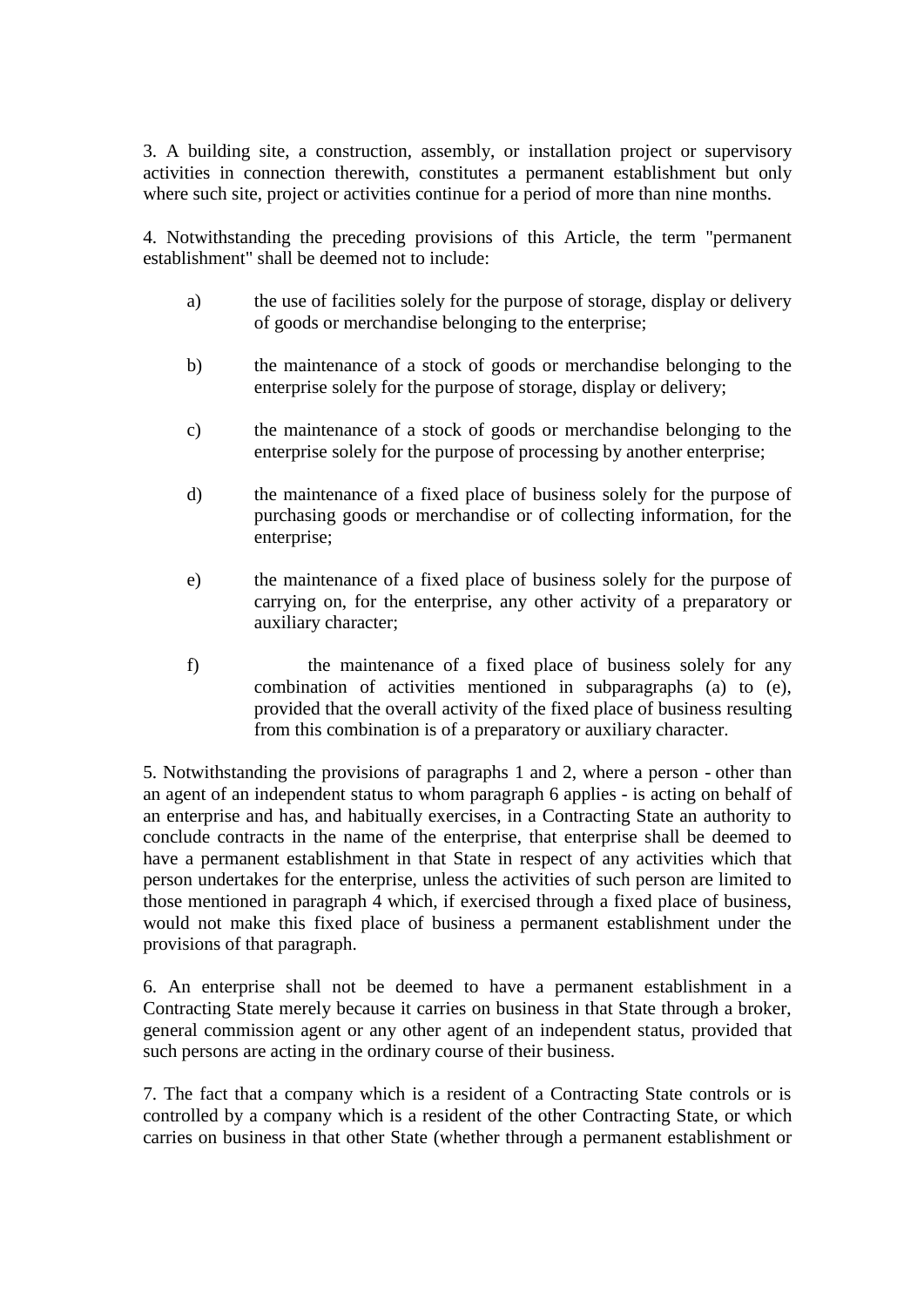otherwise), shall not of itself constitute either company a permanent establishment of the other.

# Article 6 INCOME FROM IMMOVABLE PROPERTY

1. Income derived by a resident of a Contracting State from immovable property (including income from agriculture or forestry) situated in the other Contracting State may be taxed in that other State.

2. The term "immovable property" shall have the meaning which it has under the law of the Contracting State in which the property in question is situated. The term shall in any case include property accessory to immovable property, livestock and equipment used in agriculture and forestry, rights to which the provisions of general law respecting landed property apply, usufruct of immovable property and rights to variable or fixed payments as consideration for the working of, or the right to work, mineral deposits, sources and other natural resources; ships, aircraft and road vehicles shall not be regarded as immovable property.

3. The provisions of paragraph 1 shall apply to income derived from the direct use, letting, or use in any other form of immovable property.

4. Where the ownership of shares or other rights directly or indirectly entitles the owner of such shares or rights to the enjoyment of immovable property, the income from the direct use, letting or use in any other form of such right to the enjoyment may be taxed in the Contracting State in which the immovable property is situated.

5. The provisions of paragraphs 1, 3 and 4 shall also apply to the income from immovable property of an enterprise.

### Article 7 BUSINESS PROFITS

1. The profits of an enterprise of a Contracting State shall be taxable only in that State unless the enterprise carries on business in the other Contracting State through a permanent establishment situated therein. If the enterprise carries on business as aforesaid, the profits of the enterprise may be taxed in the other State but only so much of them as is attributable to that permanent establishment.

2. Subject to the provisions of paragraph 3, where an enterprise of a Contracting State carries on business in the other Contracting State through a permanent establishment situated therein, there shall in each Contracting State be attributed to that permanent establishment the profits which it might be expected to make if it were a distinct and separate enterprise engaged in the same or similar activities under the same or similar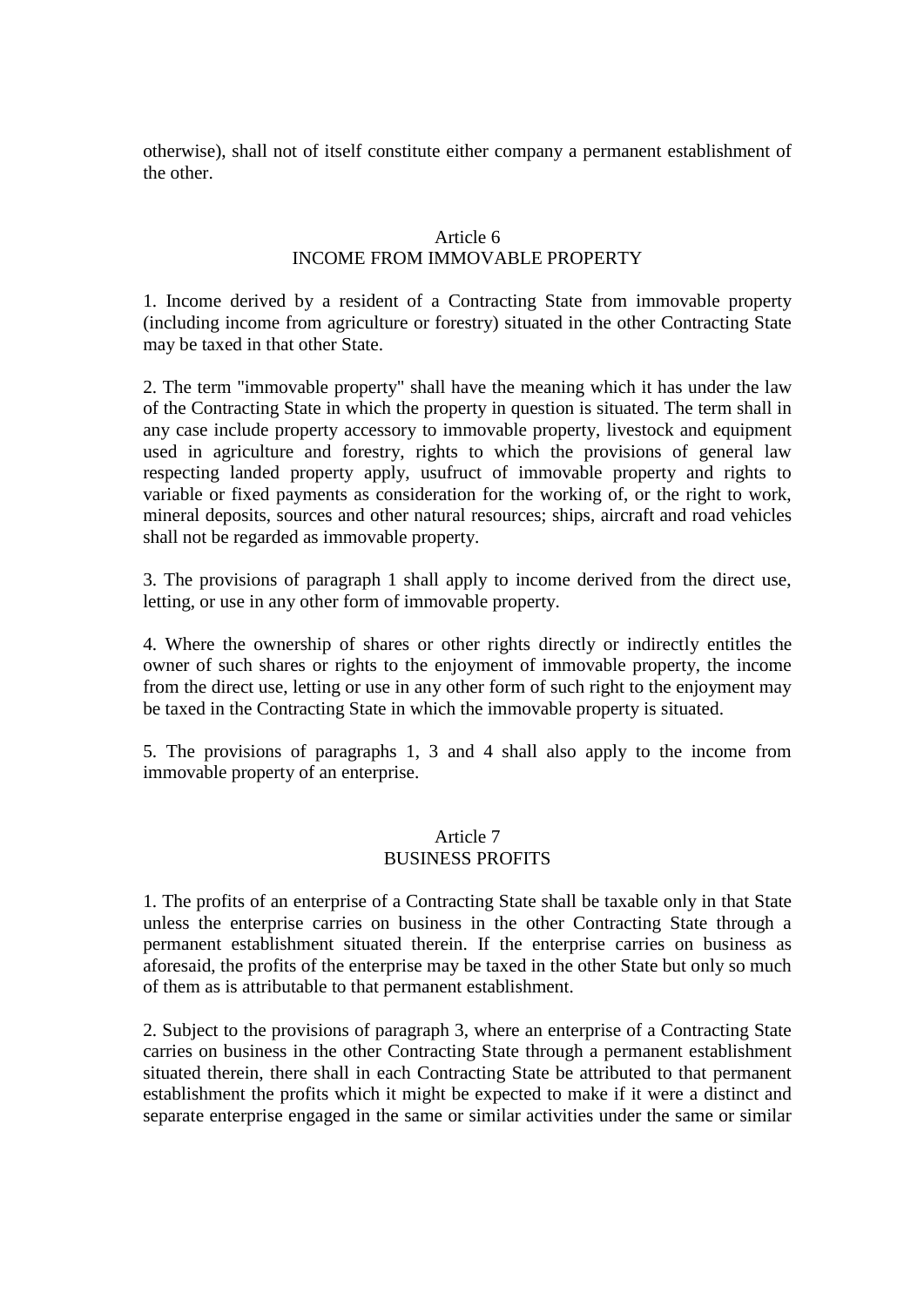conditions and dealing wholly independently with the enterprise of which it is a permanent establishment.

3. In determining the profits of a permanent establishment, there shall be allowed as deductions expenses which are incurred for the purposes of the business of the permanent establishment, including executive and general administrative expenses so incurred, whether in the State in which the permanent establishment is situated or elsewhere.

4. Insofar as it has been customary in a Contracting State to determine the profits to be attributed to a permanent establishment on the basis of an apportionment of the total profits of the enterprise to its various parts, nothing in paragraph 2 shall preclude that Contracting State from determining the profits to be taxed by such an apportionment as may be customary; the method of apportionment adopted shall, however, be such that the result shall be in accordance with the principles contained in this Article.

5. No profits shall be attributed to a permanent establishment by reason of the mere purchase by that permanent establishment of goods or merchandise for the enterprise.

6. For the purposes of the preceding paragraphs, the profits to be attributed to the permanent establishment shall be determined by the same method year by year unless there is good and sufficient reason to the contrary.

7. Where profits include items of income which are dealt with separately in other Articles of this Convention, then the provisions of those Articles shall not be affected by the provisions of this Article.

# Article 8 INTERNATIONAL TRAFFIC

1. Profits derived by an enterprise of a Contracting State from the operation of ships, aircraft or road vehicles in international traffic shall be taxable only in that State.

2. The provisions of paragraph 1 shall also apply to profits from the participation in a pool, a joint business or an international operating agency.

# Article 9 ASSOCIATED ENTERPRISES

1. Where

a) an enterprise of a Contracting State participates directly or indirectly in the management, control or capital of an enterprise of the other Contracting State, or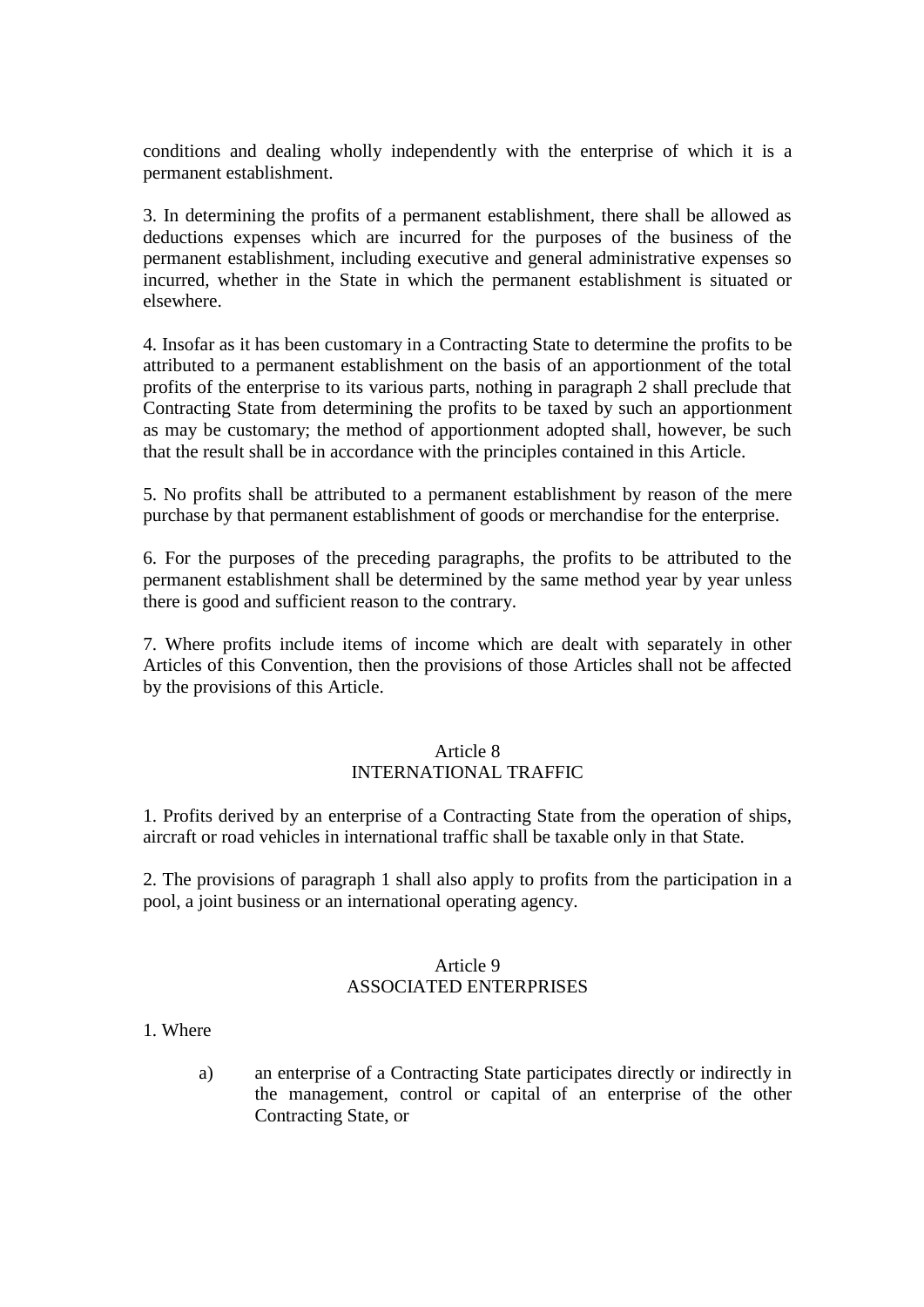b) the same persons participate directly or indirectly in the management, control or capital of an enterprise of a Contracting State and an enterprise of the other Contracting State,

and in either case conditions are made or imposed between the two enterprises in their commercial or financial relations which differ from those which would be made between independent enterprises, then any profits which would, but for those conditions, have accrued to one of the enterprises, but, by reason of those conditions, have not so accrued, may be included in the profits of that enterprise and taxed accordingly.

2. Where a Contracting State includes in the profits of an enterprise of that State - and taxes accordingly - profits on which an enterprise of the other Contracting State has been charged to tax in that other Contracting State and that other State agrees that the profits so included are profits which would have accrued to the enterprise of the first-mentioned State if the conditions made between the two enterprises had been those which would have been made between independent enterprises, then that other State shall make an appropriate adjustment to the amount of the tax charged therein on those profits. In determining such adjustment, due regard shall be had to the other provisions of this Convention and the competent authorities of the Contracting States shall if necessary consult each other.

# Article 10

# DIVIDENDS

1. Dividends paid by a company which is a resident of a Contracting State to a resident of the other Contracting State may be taxed in that other State.

2. a) However, such dividends may also be taxed in the Contracting State of which the company paying the dividends is a resident and according to the laws of that State, but if the beneficial owner of the dividends is a resident of the other Contracting State, the tax so charged shall not exceed 10 per cent of the gross amount of the dividends.

b) Notwithstanding the provisions of the sub-paragraph above, the Contracting State of which the company paying the dividends is a resident shall exempt from tax the dividends paid by that company to a company the capital of which is wholly or partly divided into shares, as long as:

- (i) the beneficial owner of the dividends is a resident of the other Contracting State; and
- (ii) it holds, directly or indirectly, at least 25 per cent of the capital of the company paying the dividends for, at least, two years before the date of such payment; and
- (iii) such dividends are not liable to profit tax in the other Contracting State.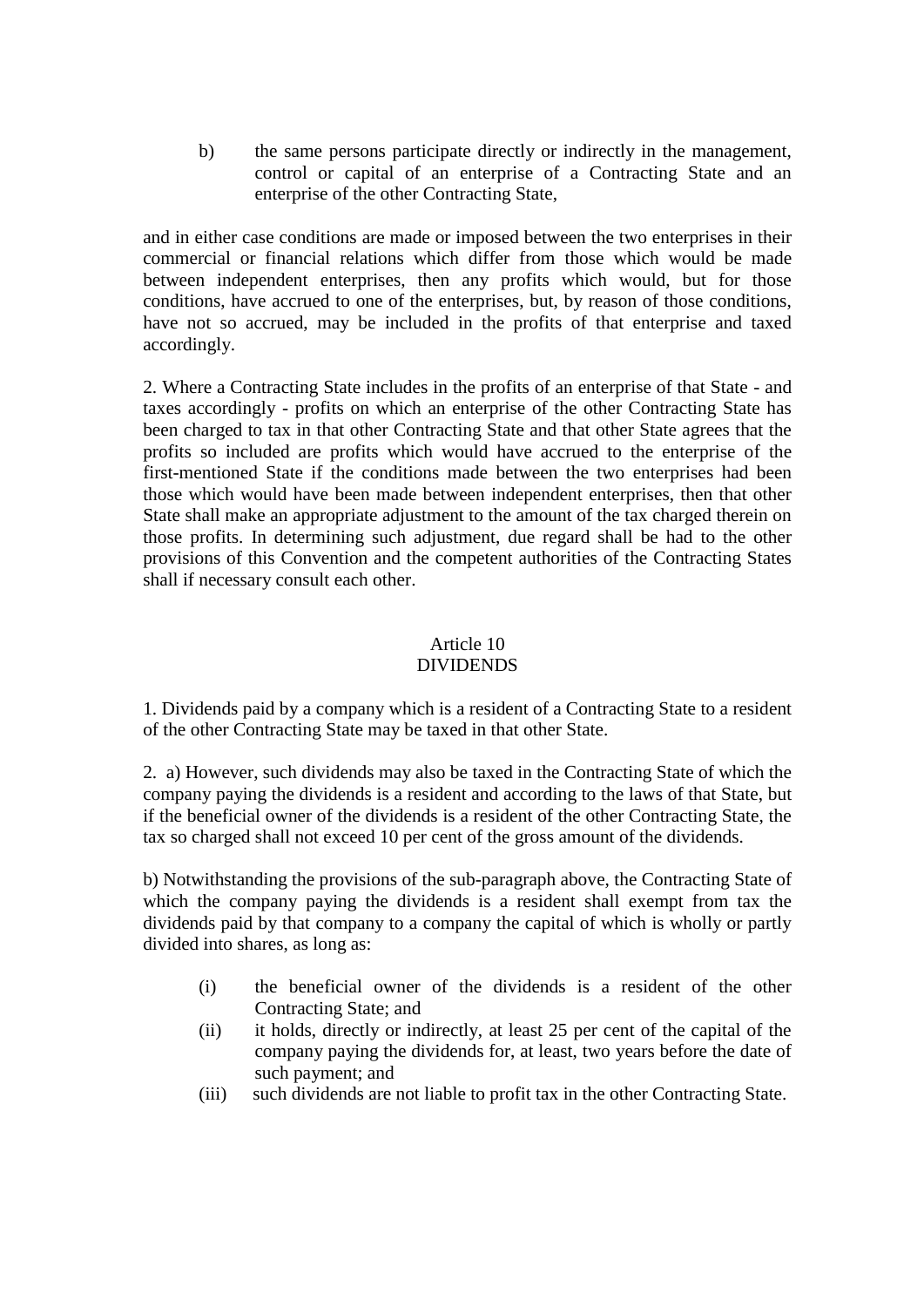The provisions in this paragraph shall not affect the taxation of the company in respect of the profits out of which the dividends are paid.

3. The term "dividends" as used in this Article means income from shares or other rights, not being debt-claims, participating in profits, as well as income from other corporate rights which is subjected to the same taxation treatment as income from shares by the laws of the State of which the company making the distribution is a resident.

4. The provisions of paragraphs 1 and 2 shall not apply if the beneficial owner of the dividends, being a resident of a Contracting State, carries on business in the other Contracting State of which the company paying the dividends is a resident, through a permanent establishment situated therein, and the holding in respect of which the dividends are paid is effectively connected with such permanent establishment. In such case the provisions of Article 7 shall apply.

5. Where a company which is a resident of a Contracting State derives profits or income from the other Contracting State, that other State may not impose any tax on the dividends paid by the company, except insofar as such dividends are paid to a resident of that other State or insofar as the holding in respect of which the dividends are paid is effectively connected with a permanent establishment situated in that other State, nor subject the company's undistributed profits to a tax on the company's undistributed profits, even if the dividends paid or the undistributed profits consist wholly or partly of profits or income arising in such other State.

### Article 11 INTEREST

1. Interest arising in a Contracting State and paid to a resident of the other Contracting State may be taxed in that other State.

2. However, such interest may be taxed in the Contracting State in which it arises and according to the laws of that State, but if the beneficial owner of the interest is a resident of the other Contracting State, the tax so charged shall not exceed 5 per cent of the gross amount of the interest.

The competent authorities of the Contracting States shall by mutual agreement settle the mode of application of this limitation.

3. The term "interest" as used in this Article means income from debt-claims of every kind, whether or not secured by mortgage and whether or not carrying a right to participate in the debtor's profits, and in particular, income from government securities and income from bonds or debentures, including premiums and prizes attaching to such securities, bonds or debentures. Penalty charges for late payment shall not be regarded as interest for the purpose of this Article.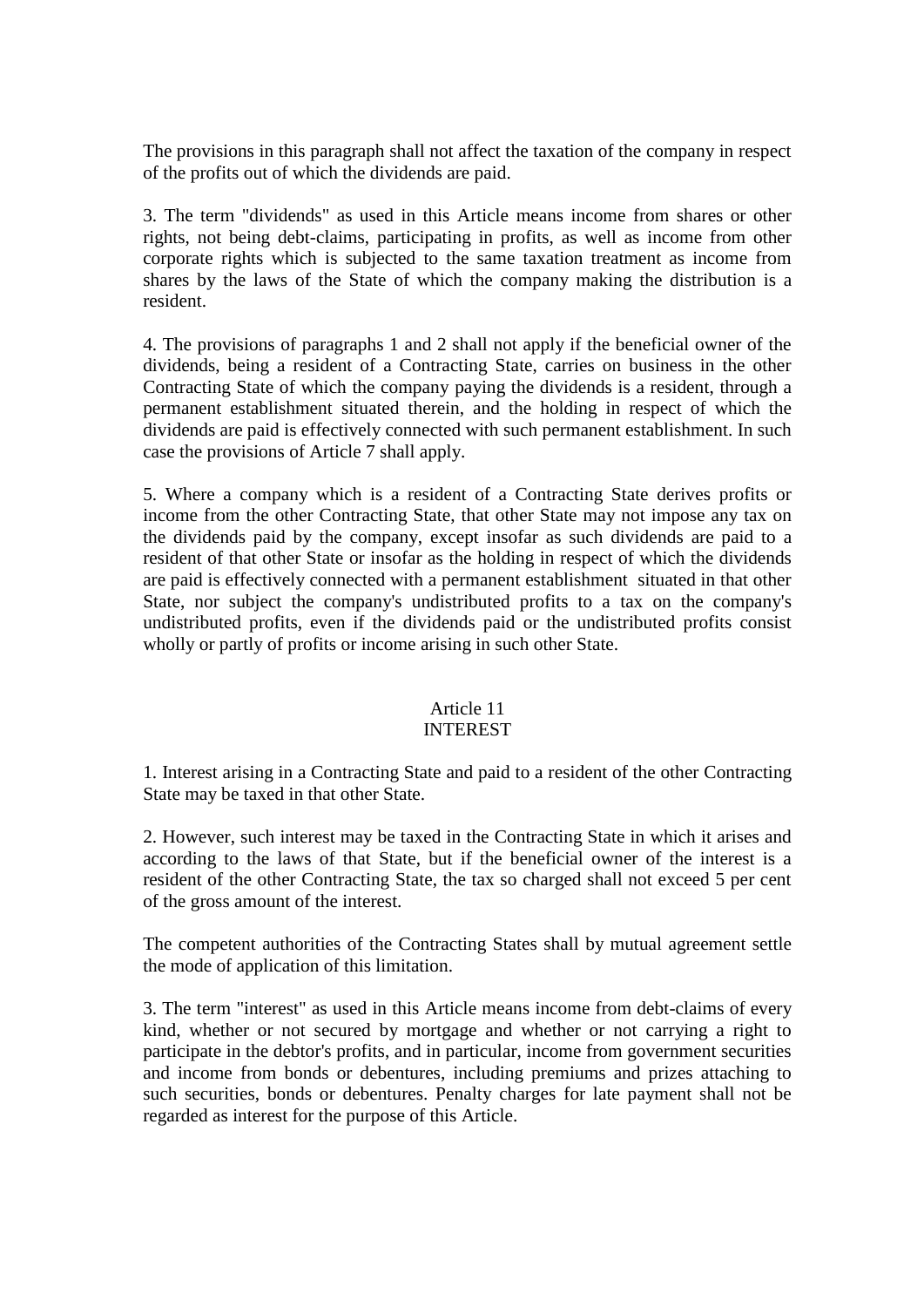4. The provisions of paragraphs 1 and 2 shall not apply if the beneficial owner of the interest, being a resident of a Contracting State, carries on business in the other Contracting State in which the interest arises, through a permanent establishment situated therein, and the debt-claim in respect of which the interest is paid is effectively connected with such permanent establishment. In such case the provisions of Article 7 shall apply.

5. Interest shall be deemed to arise in a Contracting State when the payer is a resident of that State. Where, however, the person paying the interest, whether he is a resident of a Contracting State or not, has in a Contracting State a permanent establishment in connection with which the indebtedness on which the interest is paid was incurred, and such interest is borne by such permanent establishment, then such interest shall be deemed to arise in the State in which the permanent establishment is situated.

6. Where, by reason of a special relationship between the payer and the beneficial owner or between both of them and some other person, the amount of the interest, having regard to the debt-claim for which it is paid, exceeds the amount which would have been agreed upon by the payer and the beneficial owner in the absence of such relationship, the provisions of this Article shall apply only to the last-mentioned amount. In such case, the excess part of the payments shall remain taxable according to the laws of each Contracting State, due regard being had to the other provisions of this Convention.

# Article 12

# ROYALTIES

1. Royalties arising in a Contracting State and paid to a resident of the other Contracting State may be taxed in that other State.

- 2. However, such royalties may also be taxed in the Contracting State in which they arise and according to the laws of that State, but if the beneficial owner of the royalties is a resident of the other Contracting State, the tax so charged shall not exceed:
	- a) 5 per cent of the gross amount of the royalties paid for the use of, or the right to use, any copyright of literary, artistic or scientific work including cinematograph films or films or tapes used for radio or television broadcasting;
	- b) 10 per cent of the gross amount of the royalties in all other cases.

The competent authorities of the Contracting States shall by mutual agreement settle the mode of application of this limitation.

3. The term "royalties" as used in this Article means payments of any kind received as a consideration for the use of, or the right to use, any copyright of literary, artistic or scientific work including cinematograph films or films or tapes used for radio or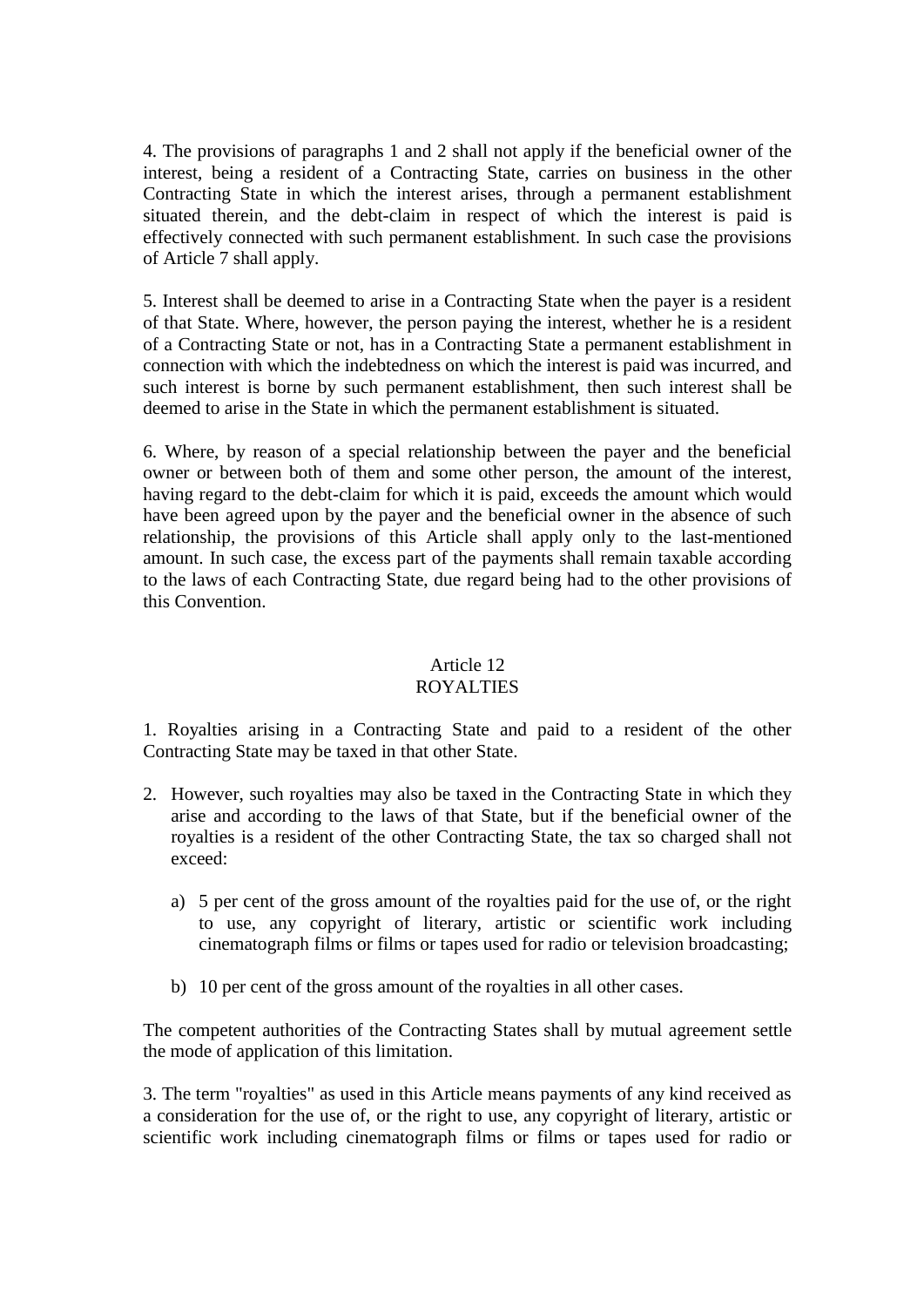television broadcasting, any patent, trade mark, design or model, plan, secret formula or process, or for the use of, or the right to use, industrial, commercial, or scientific equipment, or for information concerning industrial, commercial or scientific experience.

4. The provisions of paragraphs 1 and 2 shall not apply if the beneficial owner of the royalties, being a resident of a Contracting State, carries on business in the other Contracting State in which the royalties arise, through a permanent establishment situated therein, and the right or property in respect of which the royalties are paid is effectively connected with such permanent establishment. In such case the provisions of Article 7 shall apply.

5. Royalties shall be deemed to arise in a Contracting State when the payer is that State itself, a political subdivision, a local authority thereof or a resident of that State. Where, however, the person paying the royalties, whether he is a resident of a Contracting State or not, has in a Contracting State a permanent establishment in connection with which the liability to pay the royalties was incurred, and such royalties are born by such permanent establishment, then such royalties shall be deemed to arise in the Contracting State in which the permanent establishment is situated.

6. Where, by reason of a special relationship between the payer and the beneficial owner or between both of them and some other person, the amount of the royalties, having regard to the use, right or information for which they are paid, exceeds the amount which would have been agreed upon by the payer and the beneficial owner in the absence of such relationship, the provisions of this Article shall apply only to the last-mentioned amount. In such case, the excess part of the payments shall remain taxable according to the laws of each Contracting State, due regard being had to the other provisions of this Convention.

# Article 13 CAPITAL GAINS

1. Gains derived by a resident of a Contracting State from the alienation of immovable property referred to in Article 6 and situated in the other Contracting State may be taxed in that other State.

2. Gains from the alienation of movable property forming part of the business property of a permanent establishment which an enterprise of a Contracting State has in the other Contracting State, including such gains from the alienation of such a permanent establishment (alone or with the whole enterprise), may be taxed in that other State.

3. Gains derived by an enterprise of a Contracting State from the alienation of ships, aircraft or road vehicles operated in international traffic, or movable property pertaining to the operation of such ships, aircraft or road vehicles, shall be taxable only in that State.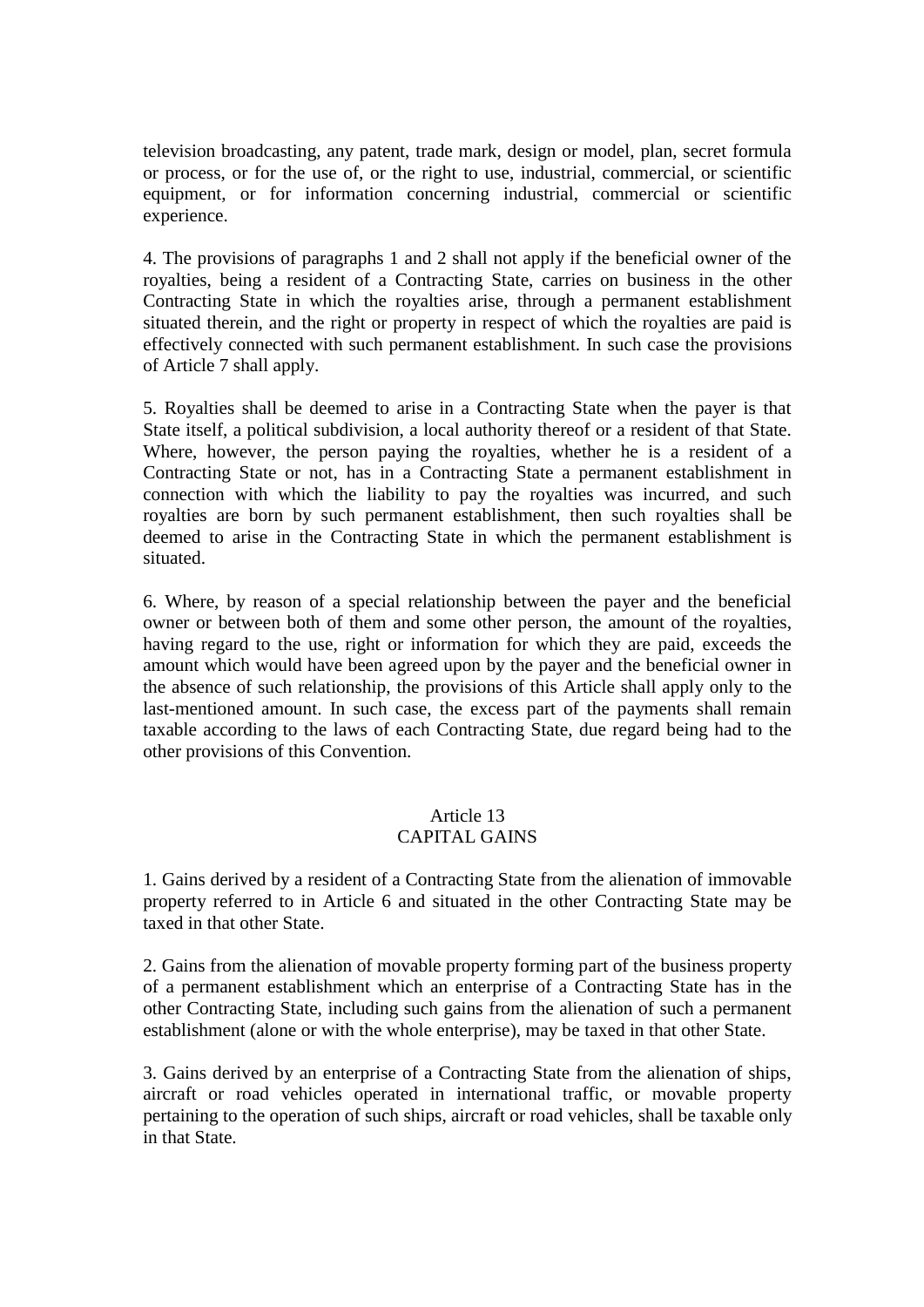4. Gains derived by a resident of a Contracting State from the alienation of shares or comparable interests deriving more than 50 per cent of their value directly or indirectly from immovable property situated in the other Contracting State may be taxed in that other State.

5. Gains from the alienation of shares or other rights, which directly or indirectly entitle the owner of such shares or rights to the enjoyment of immovable property situated in a Contracting State, may be taxed in that State.

6. Gains from the alienation of any property other than that referred to in paragraphs 1, 2, 3, 4 and 5 shall be taxable only in the Contracting State of which the alienator is a resident.

# Article 14 INCOME FROM EMPLOYMENT

1. Subject to the provisions of Articles 15, 17 and 18, salaries, wages and other similar remuneration derived by a resident of a Contracting State in respect of an employment shall be taxable only in that State unless the employment is exercised in the other Contracting State. If the employment is so exercised, such remuneration as is derived therefrom may be taxed in that other State.

2. Notwithstanding the provisions of paragraph 1, remuneration derived by a resident of a Contracting State in respect of an employment exercised in the other Contracting State shall be taxable only in the first-mentioned State if:

- a) the recipient is present in the other State for a period or periods not exceeding in the aggregate 183 days in any twelve month period commencing or ending in the fiscal year concerned, and
- b) the remuneration is paid by, or on behalf of, an employer who is not a resident of the other State, and
- c) the remuneration is not borne by a permanent establishment which the employer has in the other State.

3. Notwithstanding the preceding provisions of this Article, remuneration derived by a resident of a Contracting State in respect of an employment exercised aboard a ship, aircraft or road vehicle operated in international traffic, may be taxed in that State.

# Article 15 DIRECTORS' FEES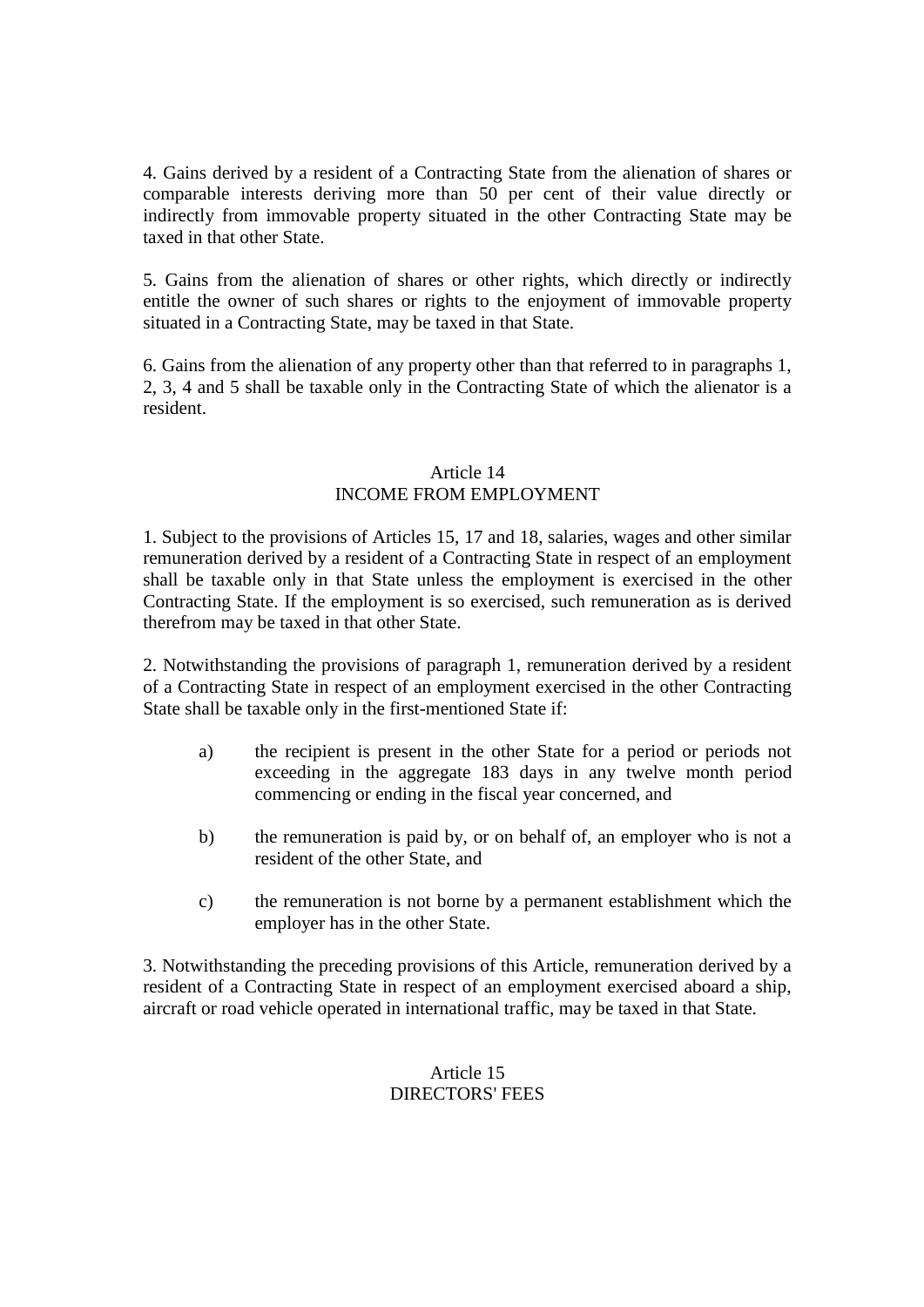Directors' fees and other similar payments derived by a resident of a Contracting State in his capacity as a member of the board of directors of a company which is a resident of the other Contracting State may be taxed in that other State.

# Article 16 ARTISTES AND SPORTSMEN

1. Notwithstanding the provisions of Articles 7 and 14, income derived by a resident of a Contracting State as an entertainer, such as a theatre, motion picture, radio or television artiste, or a musician, or as a sportsman, from his personal activities as such exercised in the other Contracting State, may be taxed in that other State.

2. Where income in respect of personal activities exercised by an entertainer or a sportsman in his capacity as such accrues not to the entertainer or sportsman himself but to another person, that income may, notwithstanding the provisions of Articles 7 and 14, be taxed in the Contracting State in which the activities of the entertainer or sportsman are exercised.

3. The provisions of paragraphs 1 and 2 shall not apply if the activities exercised by an entertainer or a sportsman in a Contracting State are supported wholly or substantially from the public funds of the other Contracting State or a political subdivision or a local authority thereof, within the framework of a cultural or sports exchange programs approved by both Contracting States. In such a case, the income derived from those activities may only be taxed in the other Contracting State.

# Article 17

# PENSIONS

Subject to the provisions of paragraph 2 of Article 18, pensions and other similar remuneration paid to a resident of a Contracting State in consideration of past employment shall be taxable only in that State.

# Article 18 GOVERNMENT SERVICE

1.

- a) Salaries, wages and other similar remuneration paid by a Contracting State or a political subdivision or a local authority thereof to an individual in respect of services rendered to that State or subdivision or authority shall be taxable only in that State.
- b) However, such salaries, wages and other similar remuneration shall be taxable only in the other Contracting State if the services are rendered in that State and the individual is a resident of that State who: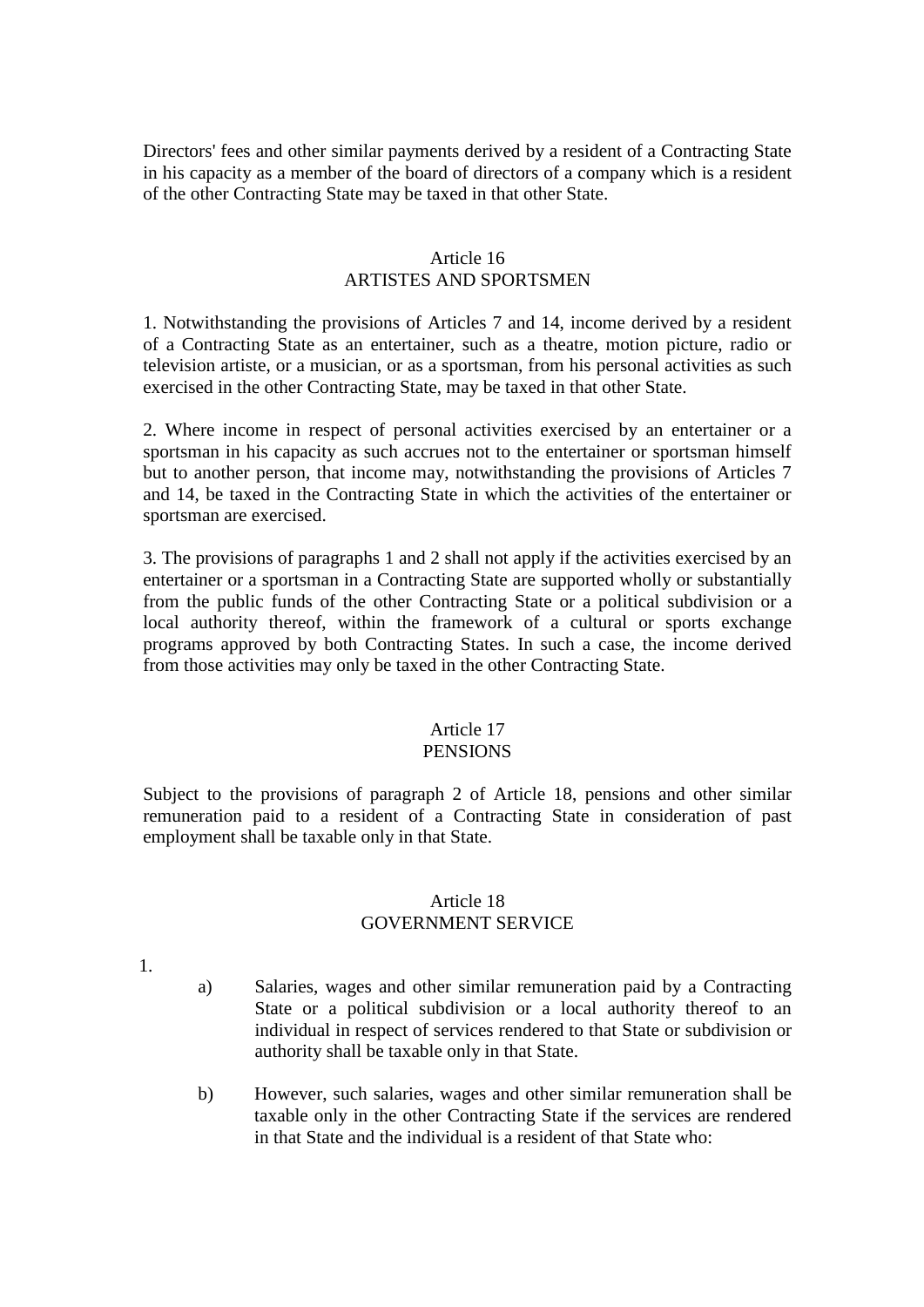- (i) is a national of that State; or
- (ii) did not become a resident of that State solely for the purpose of rendering the services.
- 2.
- a) Notwithstanding the provisions of paragraph 1, pensions and other similar remuneration paid by, or out of funds created by, a Contracting State or a political subdivision or a local authority thereof to an individual in respect of services rendered to that State or subdivision or authority shall be taxable only in that State.
- b) However, such pension and other similar remuneration shall be taxable only in the other Contracting State if the individual is a resident of, and a national of, that State.

3. The provisions of Articles 14, 15, 16 and 17 shall apply to salaries, wages, pensions, and other similar remuneration, in respect of services rendered in connection with a business carried on by a Contracting State or a political subdivision or a local authority thereof.

### Article 19 **STUDENTS**

Payments which a student or business apprentice who is or was immediately before visiting a Contracting State a resident of the other Contracting State and who is present in the first-mentioned State solely for the purpose of his education or training receives for the purpose of his maintenance, education or training shall not be taxed in that State, provided that such payments arise from sources outside that State.

# Article 20 PROFESSORS AND RESEARCHERS

An individual who is a resident of a Contracting State at the beginning of his stay in the other Contracting State and who, at the invitation of the Government of that other State or of a university or other officially recognised educational institution situated in that other State, is present in that other State primarily for the purpose of teaching or research, or both, at such university or other officially recognised educational institution, shall be taxable only in the first-mentioned State on the income which he derives from such activities for a period not exceeding two years from the date of his arrival in the other State.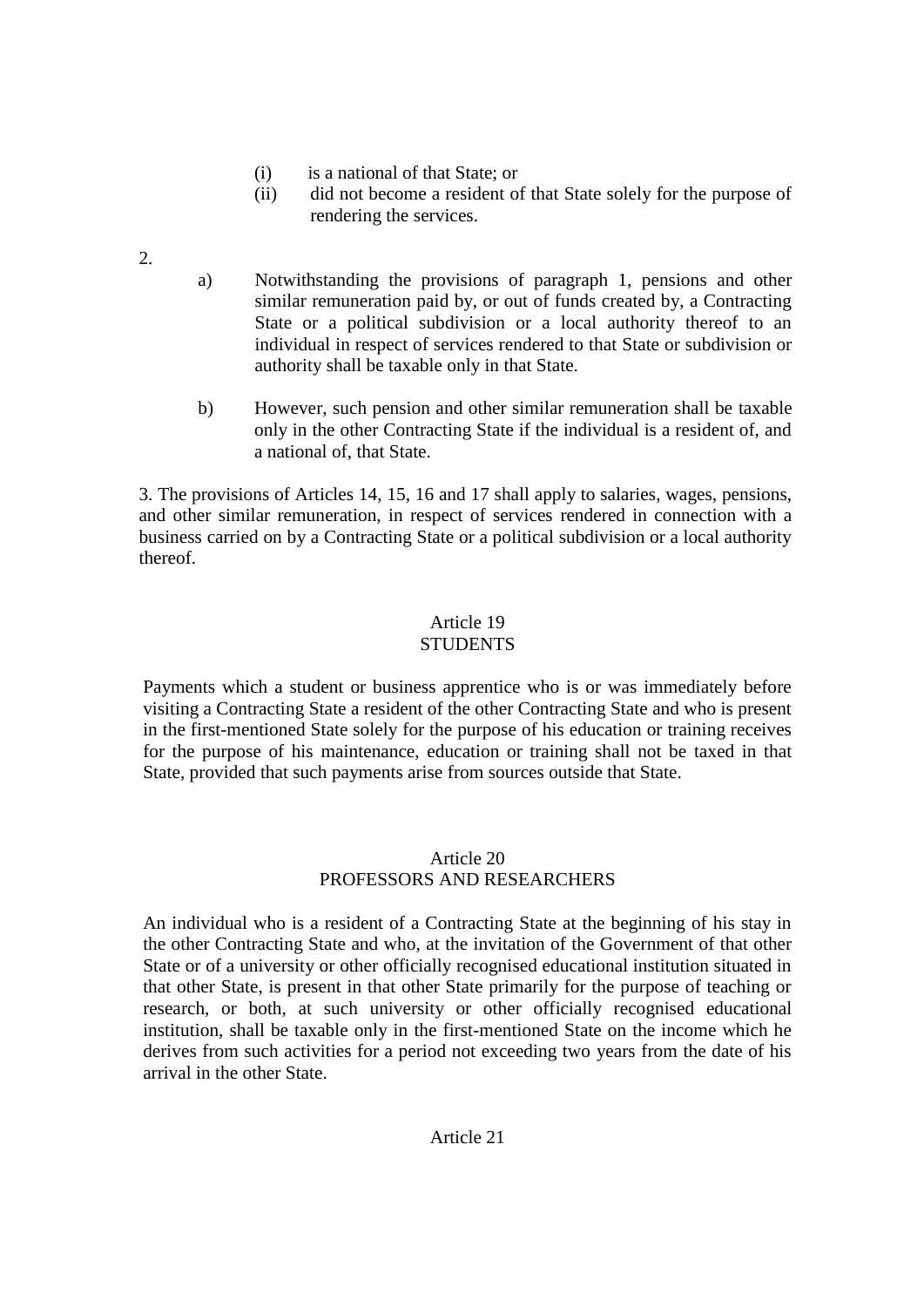### OTHER INCOME

1. Items of income of a resident of a Contracting State, wherever arising, not dealt with in the foregoing Articles of this Convention shall be taxable only in that State.

2. The provisions of paragraph 1 shall not apply to income, other than income from immovable property as defined in paragraph 2 of Article 6, if the recipient of such income, being a resident of a Contracting State, carries on business in the other Contracting State through a permanent establishment situated therein, and the right or property in respect of which the income is paid is effectively connected with such permanent establishment. In such case the provisions of Article 7 shall apply.

#### Article 22 CAPITAL

1. Capital represented by immovable property referred to in Article 6, owned by a resident of a Contracting State and situated in the other Contracting State, may be taxed in that other State.

2. Capital represented by movable property forming part of the business property of a permanent establishment which an enterprise of a Contracting State has in the other Contracting State may be taxed in that other State.

3. Capital represented by ships, aircraft or road vehicles operated in international traffic, and by movable property pertaining to the operation of such ships, aircraft or road vehicles, shall be taxable only in the Contracting State of which the enterprise owning such capital is a resident.

4. Capital constituted by shares or other rights in a company or any other body of persons, deriving more than 50 per cent of their value, directly or indirectly, from immovable property situated in a Contracting State or by shares or other rights which entitle its owner to a right of enjoyment of immovable property situated in a Contracting State, may be taxed in the Contracting State in which the immovable property is situated.

5. All other elements of capital of a resident of a Contracting State shall be taxable only in that State.

# Article 23 ELIMINATION OF DOUBLE TAXATION

1. In Spain, double taxation shall be avoided following either the provisions of its internal legislation or the following provisions in accordance with the internal legislation of Spain: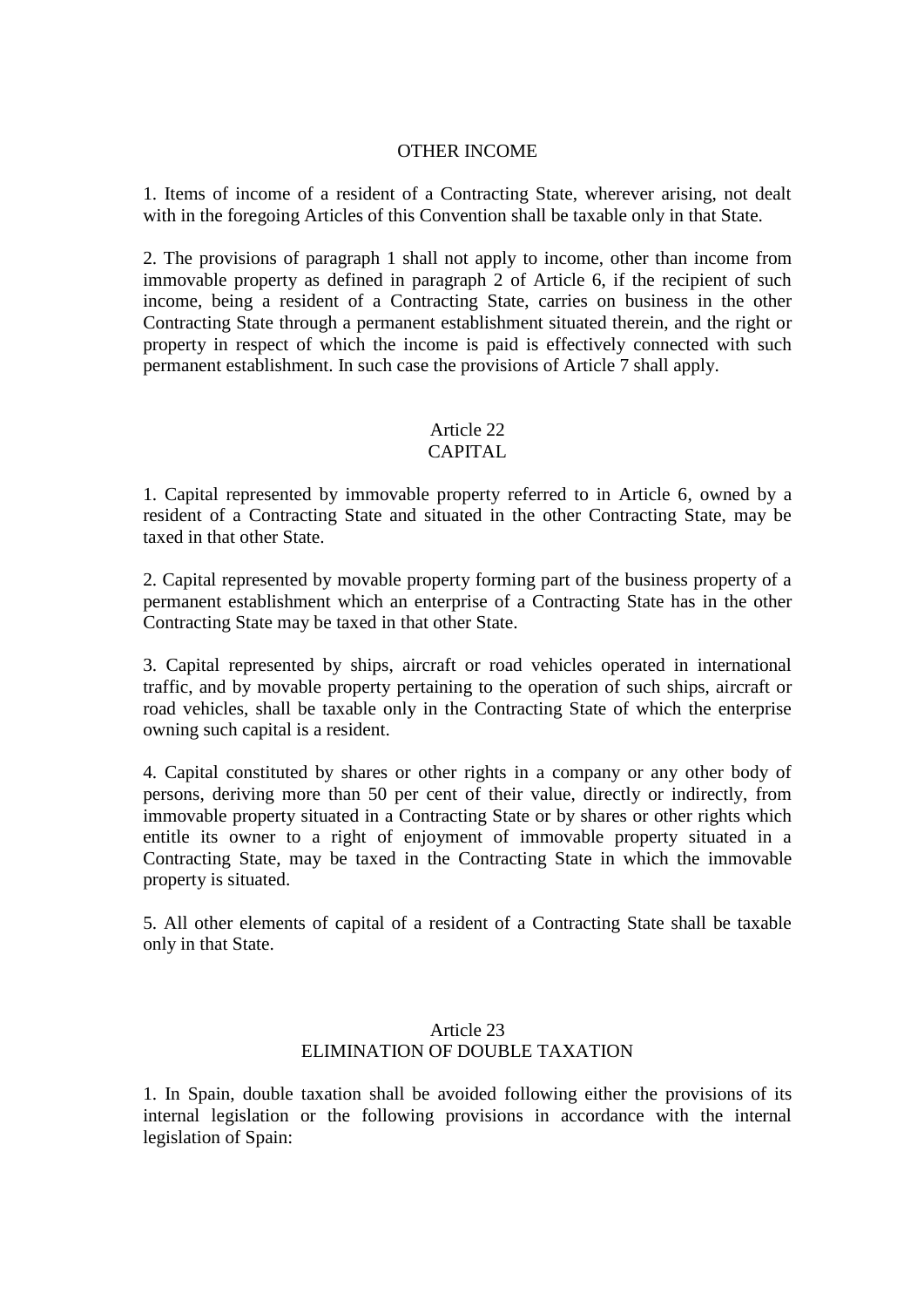a) Where a resident of Spain derives income or owns elements of capital which, in accordance with the provisions of this Convention, may be taxed in Armenia, Spain shall allow:

- (i) as a deduction from the tax on the income of that resident, an amount equal to the income tax paid in Armenia;
- (ii) as a deduction from the tax on the capital of that resident, an amount equal to the tax paid in Armenia on the same elements of capital;
- (iii) the deduction of the underlying corporation tax shall be given in accordance with the internal legislation of Spain.

Such deduction shall not, however, exceed that part of the income tax or capital tax, as computed before the deduction is given, which is attributable, as the case may be, to the income or the same elements of capital which may be taxed in Armenia.

b) Where in accordance with any provision of the Convention income derived or capital owned by a resident of Spain is exempt from tax in Spain, Spain may nevertheless, in calculating the amount of tax on the remaining income or capital of such resident, take into account the exempted income or capital.

2. In Armenia, double taxation shall be avoided as follows:

a) Where a resident of Armenia derives income or owns capital which, in accordance with the provisions of this Convention, may be taxed in Spain, Armenia shall allow:

(i) as a deduction from the tax on the income of that resident, an amount equal to the income tax paid in Spain;

(ii) as a deduction from the tax on the capital of that resident, an amount equal to the capital tax paid in Spain.

Such deduction in either case shall not, however, exceed that part of the income tax or capital tax, as computed before the deduction is given, which is attributable, as the case may be, to the income or the capital which may be taxed in Spain.

b) Where in accordance with any provision of this Convention, income derived or capital owned by a resident of Armenia is exempt from tax in Armenia, Armenia may nevertheless, in calculating the amount of tax on the remaining income or capital of such resident, take into account the exempted income or capital.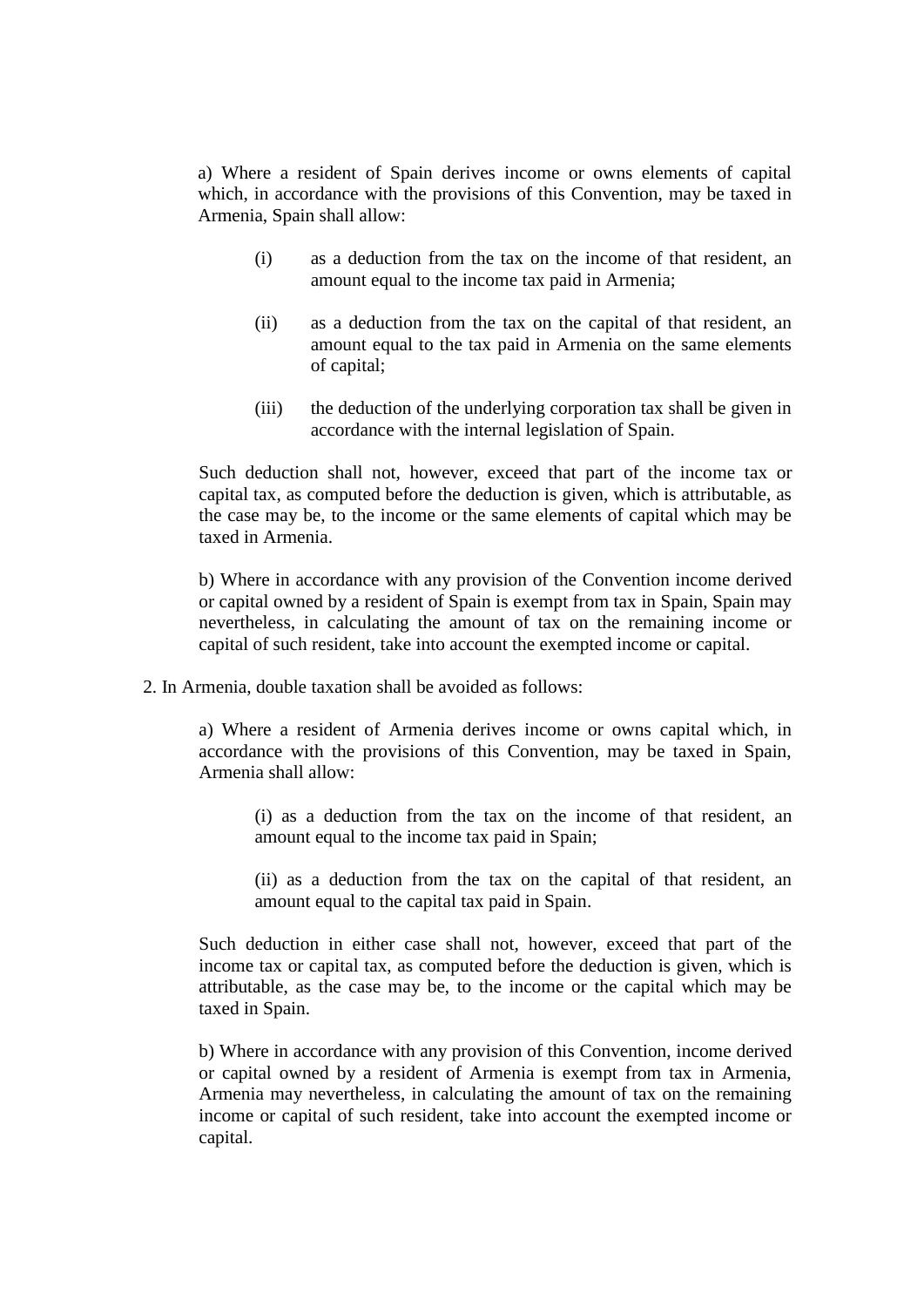3. For the purpose of allowance as a credit in Spain the tax paid in Armenia shall be deemed to include the tax which is otherwise payable in Armenia but has been reduced or waived by Armenia according to provisions of Article 39 (Privileges for a Resident with Foreign Investments) of the Law "On profit Tax" as of 30 September 1997. The provisions of this paragraph shall apply for the period of 5 years after the date on which this Convention enters into force.

### Article 24 NON-DISCRIMINATION

1. Nationals of a Contracting State shall not be subjected in the other Contracting State to any taxation or any requirement connected therewith, which is other or more burdensome than the taxation and connected requirements to which nationals of that other State in the same circumstances, in particular with respect to residence, are or may be subjected. This provision shall, notwithstanding the provisions of Article 1, also apply to persons who are not residents of one or both of the Contracting States.

2. The taxation on a permanent establishment which an enterprise of a Contracting State has in the other Contracting State shall not be less favourably levied in that other State than the taxation levied on enterprises of that other State carrying on the same activities. This provision shall not be construed as obliging a Contracting State to grant to residents of the other Contracting State any personal allowances, reliefs and reductions for taxation purposes on account of civil status or family responsibilities which it grants to its own residents.

3. Except where the provisions of paragraph 1 of Article 9, paragraph 6 of Article 11, or paragraph 6 of Article 12, apply, interest, royalties and other disbursements paid by an enterprise of a Contracting State to a resident of the other Contracting State shall, for the purpose of determining the taxable profits of such enterprise, be deductible under the same conditions as if they had been paid to a resident of the first-mentioned State. Similarly, any debts of an enterprise of a Contracting State to a resident of the other Contracting State shall, for the purpose of determining the taxable capital of such enterprise, be deductible under the same conditions as if they had been contracted to a resident of the first-mentioned State.

4. Enterprises of a Contracting State, the capital of which is wholly or partly owned or controlled, directly or indirectly, by one or more residents of the other Contracting State, shall not be subjected in the first-mentioned State to any taxation or any requirement connected therewith which is other or more burdensome than the taxation and connected requirements to which other similar enterprises of the first-mentioned State are or may be subjected.

5. The provisions of this Article shall, notwithstanding the provisions of Article 2, apply to taxes of every kind and description.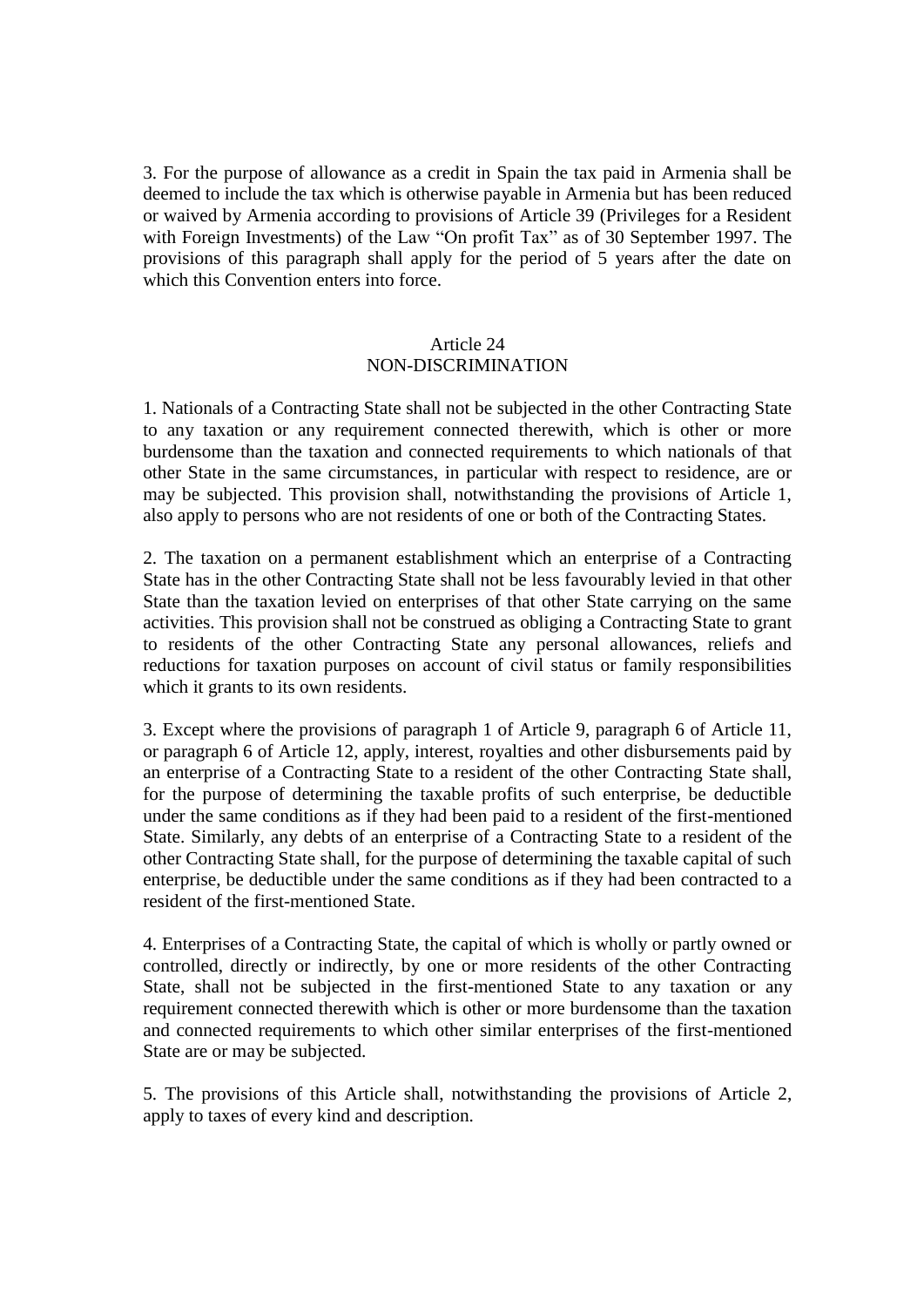# Article 25 MUTUAL AGREEMENT PROCEDURE

1. Where a person considers that the actions of one or both of the Contracting States result or will result for him in taxation not in accordance with the provisions of this Convention, he may, irrespective of the remedies provided by the domestic law of those States, present his case to the competent authority of the Contracting State of which he is a resident or, if his case comes under paragraph 1 of Article 24, to that of the Contracting State of which he is a national. The case must be presented within three years from the first notification of the action resulting in taxation not in accordance with the provisions of the Convention.

2. The competent authority shall endeavour, if the objection appears to it to be justified and if it is not itself able to arrive at a satisfactory solution, to resolve the case by mutual agreement with the competent authority of the other Contracting State, with a view to the avoidance of taxation which is not in accordance with the Convention. Any agreement reached shall be implemented notwithstanding any time limits in the domestic law of the Contracting States.

3. The competent authorities of the Contracting States shall endeavour to resolve by mutual agreement any difficulties or doubts arising as to the interpretation or application of the Convention. They may also consult together for the elimination of double taxation in cases not provided for in the Convention.

4. The competent authorities of the Contracting States may communicate with each other directly for the purpose of reaching an agreement in the sense of the preceding paragraphs. When it seems advisable in order to reach agreement to have an oral exchange of opinions, such exchange may take place through a Commission consisting of representatives of the competent authorities of the Contracting States.

# Article 26 EXCHANGE OF INFORMATION

1. The competent authorities of the Contracting States shall exchange such information as is forseeably relevant for carrying out the provisions of this Convention or to the administration or enforcement of the domestic laws concerning taxes of every kind and description imposed on behalf of the Contracting States, or of their political subdivisions or local authorities, insofar as the taxation thereunder is not contrary to the Convention. The exchange of information is not restricted by Articles 1 and 2.

2. Any information received under paragraph 1 by a Contracting State shall be treated as secret in the same manner as information obtained under the domestic laws of that State and shall be disclosed only to persons or authorities (including courts and administrative bodies) concerned with the assessment or collection of, the enforcement or prosecution in respect of, the determination of appeals in relation to the taxes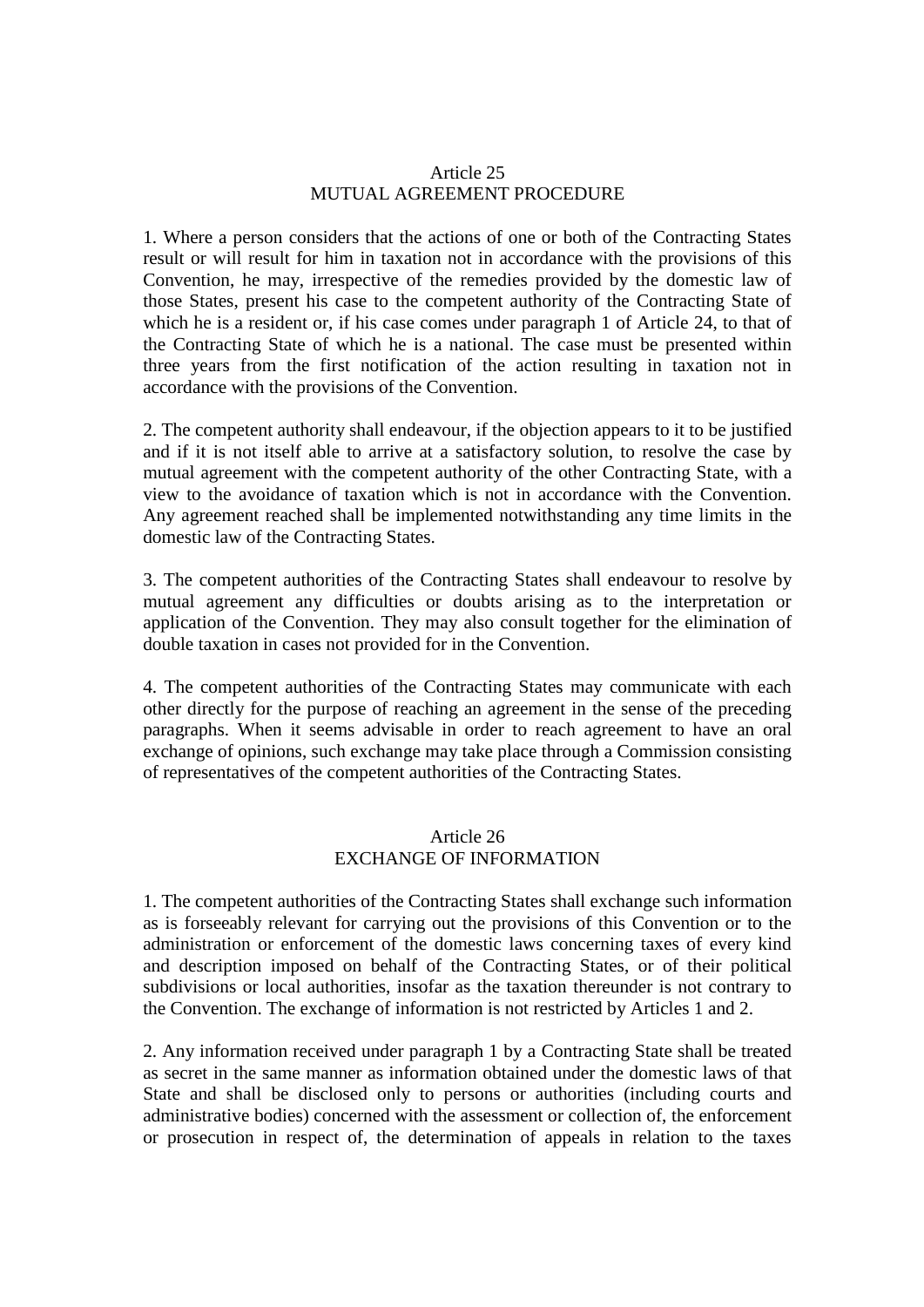referred to in paragraph 1, or the oversight of the above. Such persons or authorities shall use the information only for such purposes. They may disclose the information in public court proceedings or in judicial decisions.

Notwithstanding the foregoing, information received by a Contracting State may be used for other purposes when such information may be used for such other purposes under the law of the requesting State and the competent authority of the supplying State authorises such use.

3. In no case shall the provisions of paragraphs 1 and 2 be construed so as to impose on a Contracting State the obligation:

a) to carry out administrative measures at variance with the laws and administrative practice of that or of the other Contracting State;

b) to supply information which is not obtainable under the laws or in the normal course of the administration of that or of the other Contracting State;

c) to supply information which would disclose any trade, business, industrial, commercial or professional secret or trade process, or information the disclosure of which would be contrary to public policy (ordre public).

4. If information is requested by a Contracting State in accordance with this Article, the other Contracting State shall use its information gathering measures to obtain the requested information, even though that other State may not need such information for its own tax purposes. The obligation contained in the preceding sentence is subject to the limitations of paragraph 3 but in no case shall such limitations be construed to permit a Contracting State to decline to supply information solely because it has no domestic interest in such information.

5. In no case shall the provisions of paragraph 3 be construed to permit a Contracting State to decline to supply information solely because the information is held by a bank, other financial institution, nominee or person acting in an agency or a fiduciary capacity or because it relates to ownership interests in a person.

### Article 27

# MEMBERS OF DIPLOMATIC MISSIONS AND CONSULAR POSTS

Nothing in this Convention shall affect the fiscal privileges of members of diplomatic missions or consular posts under the general rules of international law or under the provisions of special agreements.

# Article 28 ENTRY INTO FORCE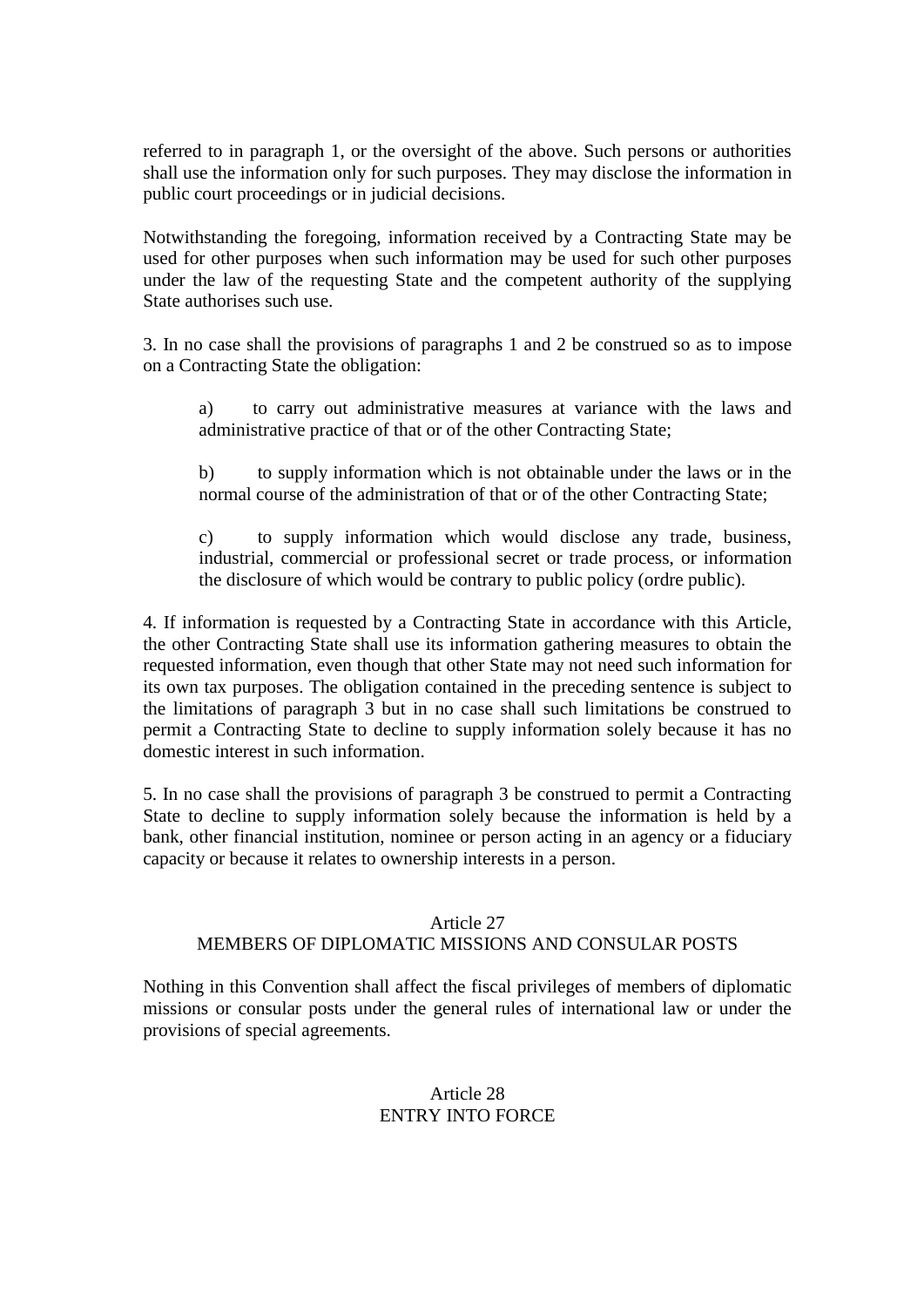1. The Contracting States shall notify each other, through diplomatic channels that the internal procedures required by each Contracting State for the entry into force of this Convention have been complied with.

2. The Convention shall enter into force after the period of three months following the date of receipt of the later of the notifications referred to in paragraph 1 and its provisions shall have effect:

(i) regarding taxes periodically assessed, in respect of taxes on income relating to any taxable year beginning on or after the date on which the Convention enters into force;

(ii) regarding all other cases, the date on which the Convention enters into force.

### Article 29

### **TERMINATION**

This Convention shall remain in force until terminated by a Contracting State. Either Contracting State may terminate the Convention, through diplomatic channels, by giving written notice of termination at least six months before the end of any calendar year beginning on or after the expiration of a period of five years from the date of its entry into force. In such event, the Convention shall cease to have effect:

(i) regarding taxes periodically assessed, in respect of taxes on income relating to any taxable year beginning on or after the first day of January in the calendar year next following that in which the notice is given.

(ii) regarding all other cases, the first day of January in the calendar year next following that in which the notice is given.

In witness whereof the undersigned, duly authorised thereto, have signed this Convention.

Done in duplicate in Madrid on the  $16<sup>th</sup>$  day of December 2010, in the Armenian, Spanish and English languages, all the texts being equally authentic. In case of divergence between the texts, it shall be resolved in accordance with the English text.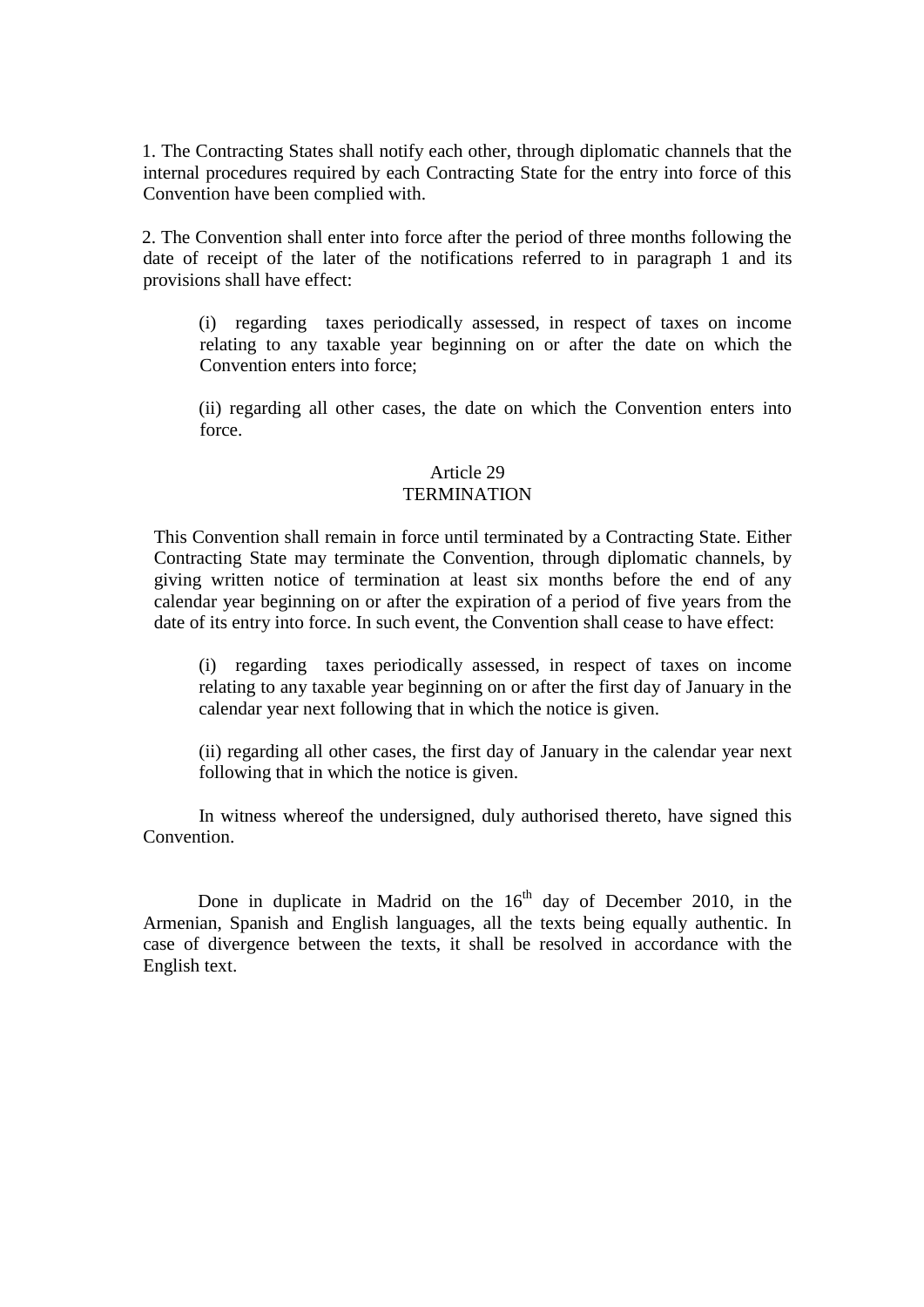# **PROTOCOL**

At the moment of signing the Convention between the Republic of Armenia and the Kingdom of Spain for the Avoidance of Double Taxation and the Prevention of Fiscal Evasion with respect to Taxes on Income and on Capital, the undersigned have agreed upon the following provisions which shall be an integral part of the **Convention** 

I. Ad Article 2, paragraph 2

It is understood that Social Security Contributions or any other similar contributions shall not be regarded as taxes on income.

II. Ad Article 2, paragraph 3

It is understood that in the case of introduction of local taxes in Armenia the provisions of the Convention shall also apply to such taxes.

III. Ad Article 5, paragraph 4

It is understood that the term "delivery" does not cover the following cases:

a) the sale of merchandise exhibited during any trade fair, after its termination;

b) any store engaged in sales within a facility maintained for the delivery of goods.

IV. Ad Article 10, paragraph 2, sub-paragraph b)

The competent authorities of the Contracting States shall by mutual agreement settle the mode of application of the limitation established in sub-paragraph b) of paragraph 2 of Article 10.

V. Ad Article 13, paragraph 4

This paragraph covers gains from shares and gains from the alienation of interests in other entities, such as partnerships, trust, etc., that do not issue shares, as long as the value of these interests is derived principally from immovable property.

VI. Entitlement to treaty benefits

(i) The Contracting States declare that their domestic rules and procedures with respect to the abuses of law (including tax treaties) may be applied to the treatment of such abuses.

(ii) It is understood that the benefits under this Convention shall not be granted to a person, which is not the beneficial owner of the items of income derived from the other Contracting State or items of capital thereof.

(iii) This Convention does not prevent Contracting States to apply domestic Controlled Foreign Company rules.